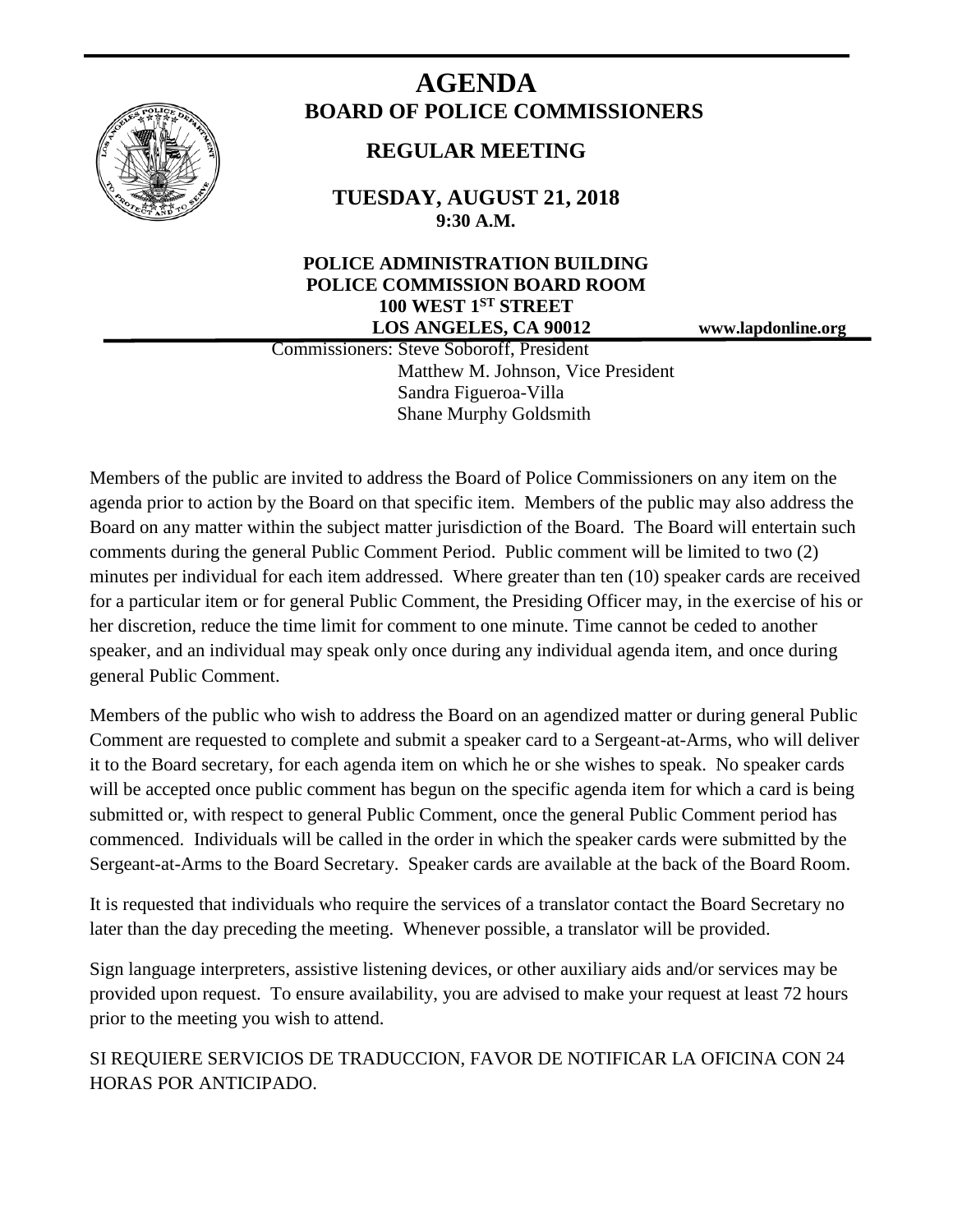#### 1. **CONSENT AGENDA ITEMS**

A. DEPARTMENT'S REPORT, dated August 15, 2018, relative to a travel authority for the Chief of Police, to attend the 2018 Major Cities Chiefs Association (MCCA), Fall Conference and the International Association of Chiefs of Police (IACP) 125<sup>th</sup> Conference and Exposition, October 3, 2018 through October 9, 2018, in Orlando, Florida, as set forth. **IFIC #18-0286** 

Recommendation(s) for Board action:

APPROVE the Department's report.

B. DEPARTMENT'S REPORT, dated August 15, 2018, relative to a travel authority for the Chief of Police, to attend the 2018 Los Angeles County Police Chiefs Association (LACPCA) Strategic Planning Workshop, September 19, 2018 through September 21, 2018, in Temecula, California, as set forth. [\[BPC #18-0285\]](http://www.lapdpolicecom.lacity.org/082118/BPC_18-0285.pdf)

Recommendation(s) for Board action:

APPROVE the Department's report.

C. DEPARTMENT'S REPORT, dated August 15, 2018, relative to a monetary donation in the amount of \$1,380.00, from the Los Angeles Dodgers, LLC., to be utilized for food and recreational activities and events, for the benefit of the Northeast Area Cadet Program, as set forth. **IDPC #18-0287** 

Recommendation(s) for Board action:

APPROVE the Department's report and ACCEPT the donation.

D. DEPARTMENT'S REPORT, dated August 15, 2018, relative to a monetary donation in the amount of \$15,790.76, from the Los Angeles Police Foundation, to be used to provide the Media Relations Division with the equipment necessary to fulfill the requires of the Critical Incident Video Release Policy, for the benefit of the Media Relations Division, as set forth. **ISPC # 18-0288** 

Recommendation(s) for Board action:

APPROVE the Department's report and ACCEPT the donation.

#### 3. **REGULAR AGENDA ITEMS**

A. DEPARTMENT'S REPORT, dated August 14, 2018, relative to the Custody Services Division Audit (AD No. 17-005), as set forth. [\[BPC #18-0289\]](http://www.lapdpolicecom.lacity.org/082118/BPC_18-0289.pdf)

Recommendation(s) for Board action:

APPROVE the Department's report.